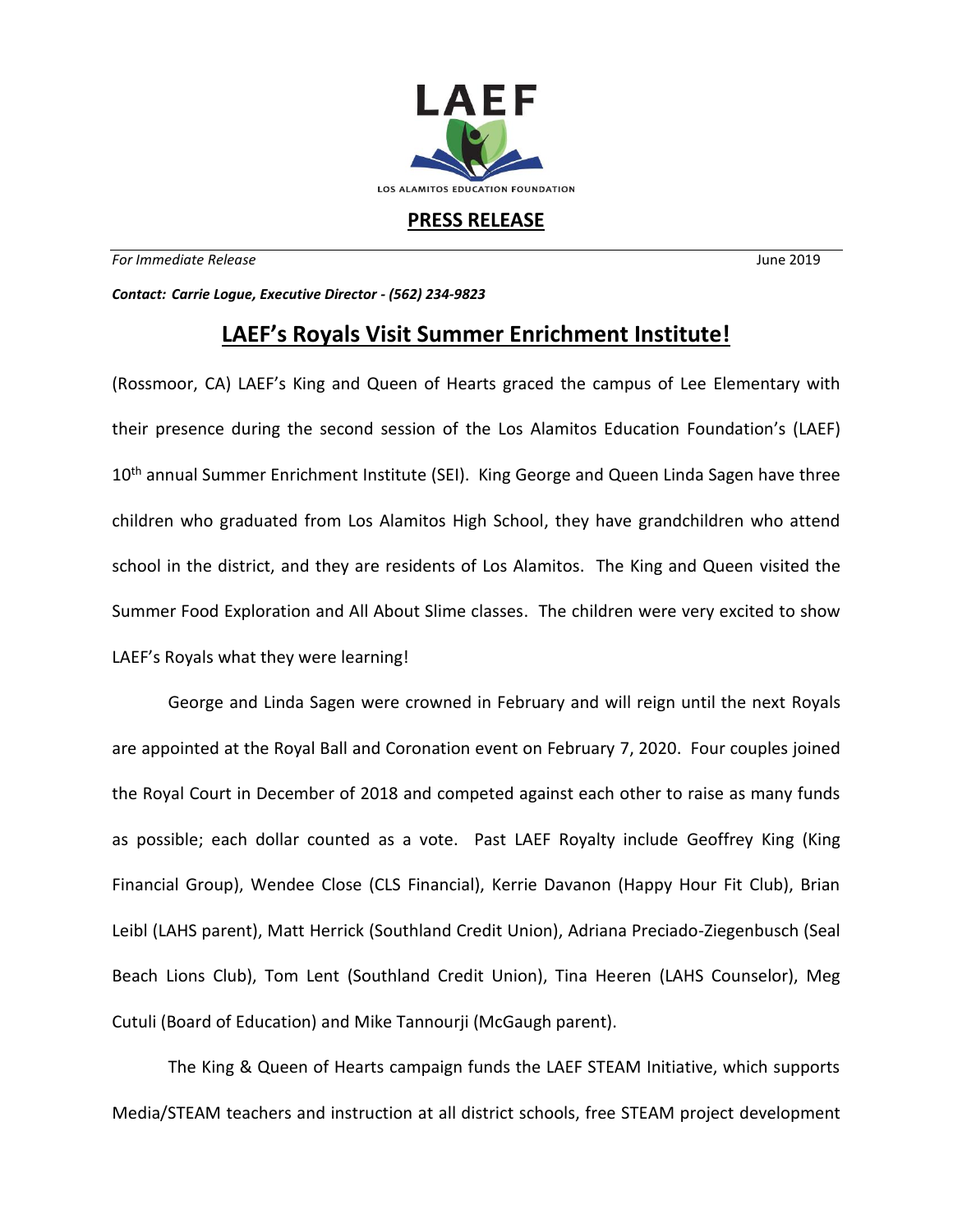classes, STEAM Fairs on all nine district campuses, and the district-wide STEAM Showcase. STEAM stands for science, technology, engineering, the arts and math.

LAEF is proud to have provided over 100 enrichment classes this summer to students in grades TK-12. Over 400 students took one or more SEI classes and learned more about reading, writing, math, theater, art, cooking, science, technology, physical fitness and much more! Small class sizes (maximum 17 students), which are taught by credentialed teachers and highly qualified instructors in 2-hour blocks, provided the ideal educational environment for students to continue to learn over the summer.

LAEF is the non-profit partner of Los Alamitos Unified School District. LAEF enhances educational excellence by providing after-school and summer enrichment programs to children in grades Pre-K to 12. LAEF provides significant funding for STEAM teachers and instruction, as well as igniting new programs and providing valuable resources, to impact all students. For more information, visit [www.LAEF4kids.org](http://www.laef4kids.org/) or call (562) 799-4700 Extension 80424 today!



King George and Queen Linda Sagen visiting the All About Slime class at LAEF's Summer Enrichment Institute.